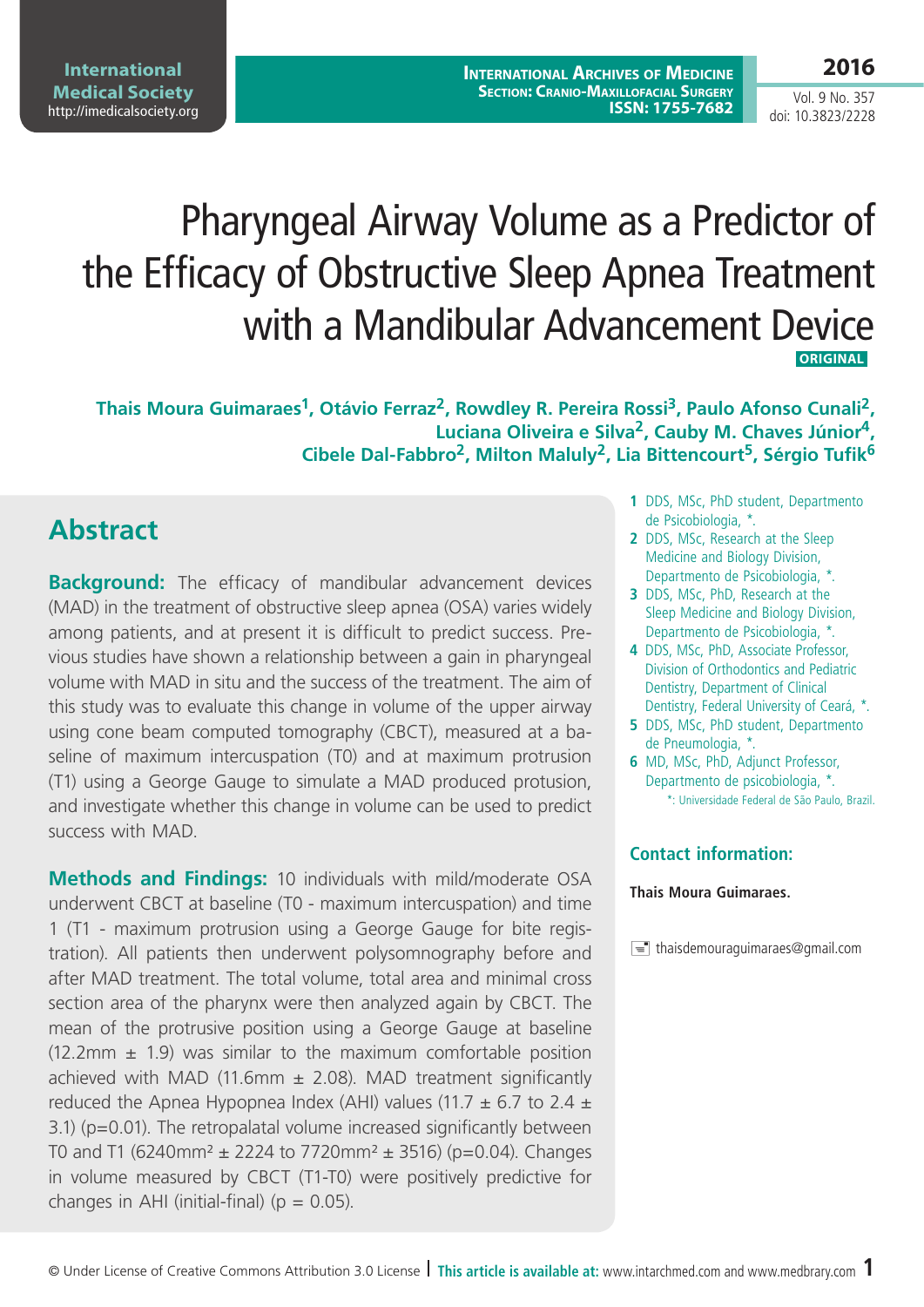Vol. 9 No. 357 doi: 10.3823/2228

**2016**

**Conclusion:** Variations in CBCT volume of the upper airway, at baseline and using bite registration at maximum comfortable protrusion, was a predictor for a reduced apnea/hypopnea index after treatment with MAD.

**Keywords**

CBCT, Predictor, Oral Appliance, Sleep Apnea, Obstructive.

### **Introduction**

Obstructive sleep apnea (OSA) is a respiratory sleep disorder that produces hypoxemia and sleep fragmentation [1]. Craniofacial alterations in the skeletal and soft tissue around the pharynx have been associated with OSA [2].

Mandibular advancement device (MAD) treatment modifies the position of the jaw and consequently increases the anteroposterior, laterolateral and minimal cross section area of the pharyngeal airway [3-6].

MAD treatment has good compliance [7], but its success varies among patients: about 66.7% to 80.6% in mild OSA, and 33.3% to 65.2% in moderate OSA, considering success as when there is an AHI of >5 [8, 9].

Therefore, studies have tried to find a way to identify patients who are more indicated to use MAD [10]. Although variables such as AHI, body mass index (BMI) and age have been suggested as factors that can predict success, clinical prediction is still uncertain [11]. Thus, the aim of this study was to evaluate the change in volume of the upper airway using cone beam computed tomography (CBCT), measured at a baseline of maximum intercuspation (T0) and at maximum comfortable protrusion (T1), using a George Gauge for bite registration to simulate the effect of MAD treatment, to try to predict whether differences in the change in this volume could be used to predict the success of the treatment.

# **Methods**

10 patients with mild to moderate OSA attending the ambulatory dental clinic of the Associação de Fundo de Investimento à Pesquisa (AFIP) were selected.

The inclusion criteria were: an AHI between 5 and 30, male or female, BMI ≤ 35Kg/m<sup>2</sup>, aged 18 to 65 years and a protrusion larger or equal to 7mm. Exclusion criteria were: active periodontal disease, extensive caries, insufficient teeth, predominantly central apneas, use of psychoactive drugs, clinical disease, and other sleep disorders.

All patients signed an informed consent and the protocol was approved by the Ethics Committee of the Universidade Federal de São Paulo (UNIFESP).

Volunteers completed baseline orthodontic documentation consisting of cone beam computed tomography (CBCT), cast models and frontal, profile and intraoral photographs.

All patients underwent a dental impression and bite registrations with the George Gauge®. The bite registration recorded with the George Gauge at the 50% position of maximum mandibular advancement was used for the MAD construction. Another bite registration with the George Gauge on maximum comfortable protrusion was used to perform the CBCT, simulating the final MAD protrusion. All volunteers underwent CBCT at baseline (T0) (at maximum intercuspation) and with bite registration with the George gauge at maximum comfortable protrusion (T1).

The MAD used was the Brazilian Dental Appliance (BRD) [12], and the progressive mandibular ad-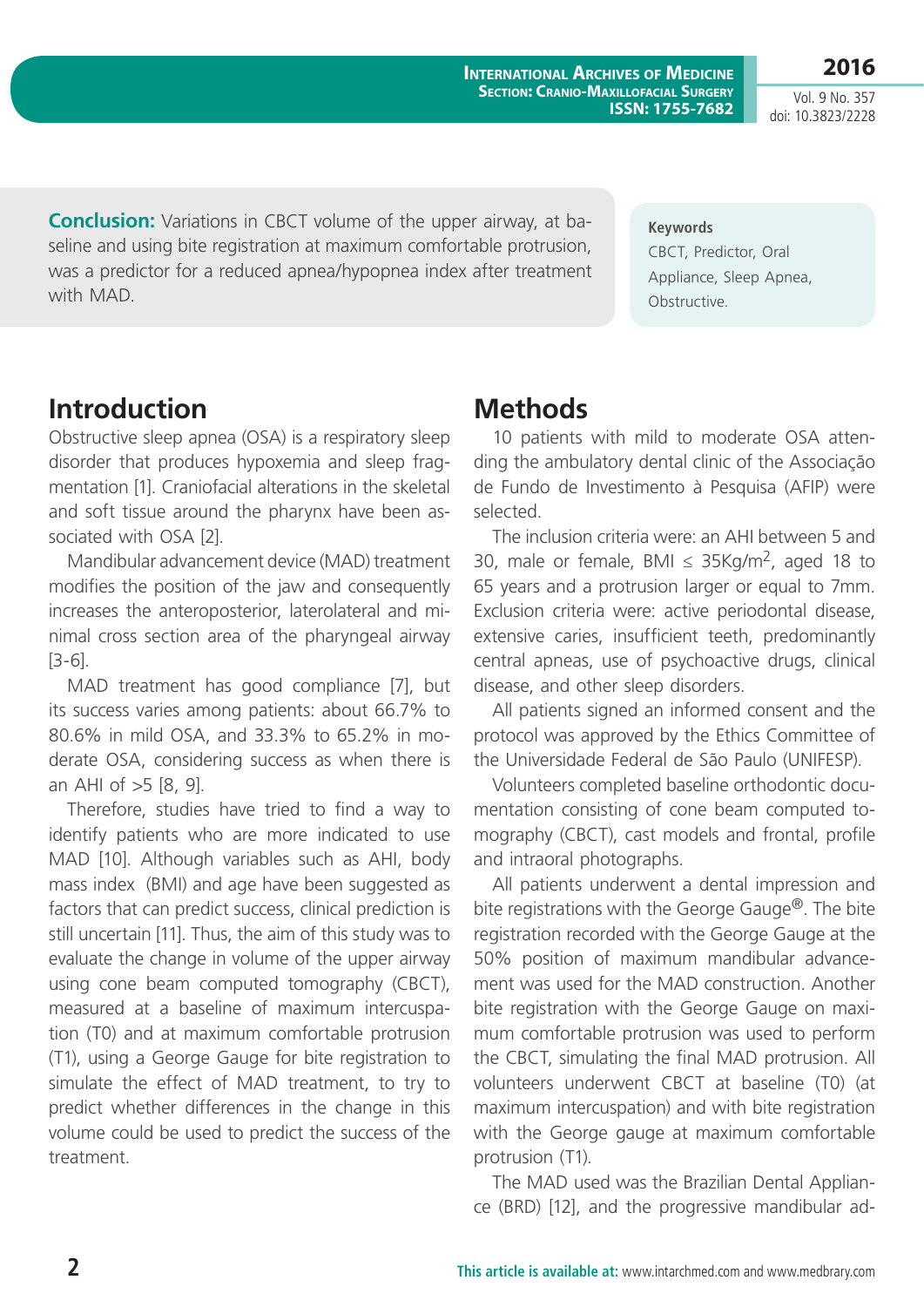**2016** Vol. 9 No. 357

doi: 10.3823/2228

vancement made by percentage until the maximum comfortable protrusion (final position) was reached. Before and after treatment, all patients underwent polysomnography.

### **Polysomnography**

The full-night polysomnography (PSG) was done at AFIP's Sleep Institute using a digital polysomnograph (Embla N7000, Embla Systems, Inc., Broomfield, CO, USA). Breathing was monitored with nasal cannula and thermistor, respiratory effort was evaluated by inductance plethysmography in the chest and abdomen. For sleep staging, respiratory events (recommended rule), arousals and periodic leg movements the American Academy of Sleep Medicine (AASM) criteria were used [13].

#### **CBCT**

All volunteers were positioned seated with the Frankfurt plane parallel to the ground and the mid-sagittal plane perpendicular to the ground. The images were obtained using i-CAT<sup>®</sup> equipment (Imaging Sciences International, Hatfield, PA, USA). The field-of-view (FOV) was 22 cm, voxel 0.4 mm, peak kilovoltage  $(KVP) = 120$ , exposure time of 30 seconds, without use of a chin cup, but the head was fixed with a brace in the forehead region. The CBCT included the glabella and the entire  $4<sup>th</sup>$  cervical vertebra. Volunteers were asked not to swallow or move during the examination. They were also requested to remove any jewelry or metal objects and any intraoral prosthesis from the oral cavity. The exam included the upper airway, including the nasal cavity, nasopharynx, oral cavity, oropharynx and laryngopharyngeal airway. The radiation dose was 104.5 mSv (micro Sieverts) in line with the ICRP (International Commission on Radiological Protection) protocol of 2005. The software Dolphin Imaging® 3-D (version 11.7, Dolphin Imaging Solutions, Chatsworth, CA) was used to process and manipulate the volumetric data obtained from the DICOM file (Digital Imaging and Communications in Medicine).

The total volume, total area and minimal cross section area of the pharynx were analyzed. The upper limit of the pharynx was defined as the horizontal line H1, the posterior nasal spine (PNS) at the lower edge of basion point (BA), and the lower limit  $H<sub>2</sub>$  as the lower edge of the cervical vertebra C4. The total volumes of the retropalatal region (between the palatal plane and the lower edge of the uvula), the retrolingual region (between the lower edge of the uvula and the upper most edge of the epiglottis) and the hypopharynx (between the uppermost edge of the epiglottis and the lower edge of the cervical vertebra C4) were analyzed.

#### **Statistical analysis**

The analysis was performed using SPSS software, version 18, and descriptive analyzes of the data are presented as mean and standard deviation. Wilcoxon test was used for pre and post treatment evaluation. Univariate linear regression was performed using AHI variation (between baseline and after treatment) and the delta of CBCT volume variation (CBCT taken at maximum protrusion (T1) using the George Gauge for bite registration and CBCT at a baseline of maximum intercuspation (T0).

### **Results**

The sample comprised 10 individuals. Ninety percent of the sample were women, aged  $54 \pm 7$  years with a BMI of 24.7  $\pm$  3.4 kg/m<sup>2</sup>. The mean of protrusive position on the George Gauge at CBCT was similar to the maximum comfortable position with MAD. The baseline characteristics are shown in **Table 1**.

**Table 1.** Baseline characteristics .

| <b>Anthropometry</b>                                | Sample (n=10)   |  |  |
|-----------------------------------------------------|-----------------|--|--|
| Gender (men %)#                                     | 10%             |  |  |
| Age (years)                                         | $54 + 7$        |  |  |
| BMI (kg/m <sup>2</sup> )                            | $24.7 \pm 3.4$  |  |  |
| Protrusion on George Gauge (mm)                     | $12.2 + 1.9$    |  |  |
| Protrusion on MAD (mm)                              | $11.6 \pm 2.08$ |  |  |
| Mean and standard deviation, #: relative frequency. |                 |  |  |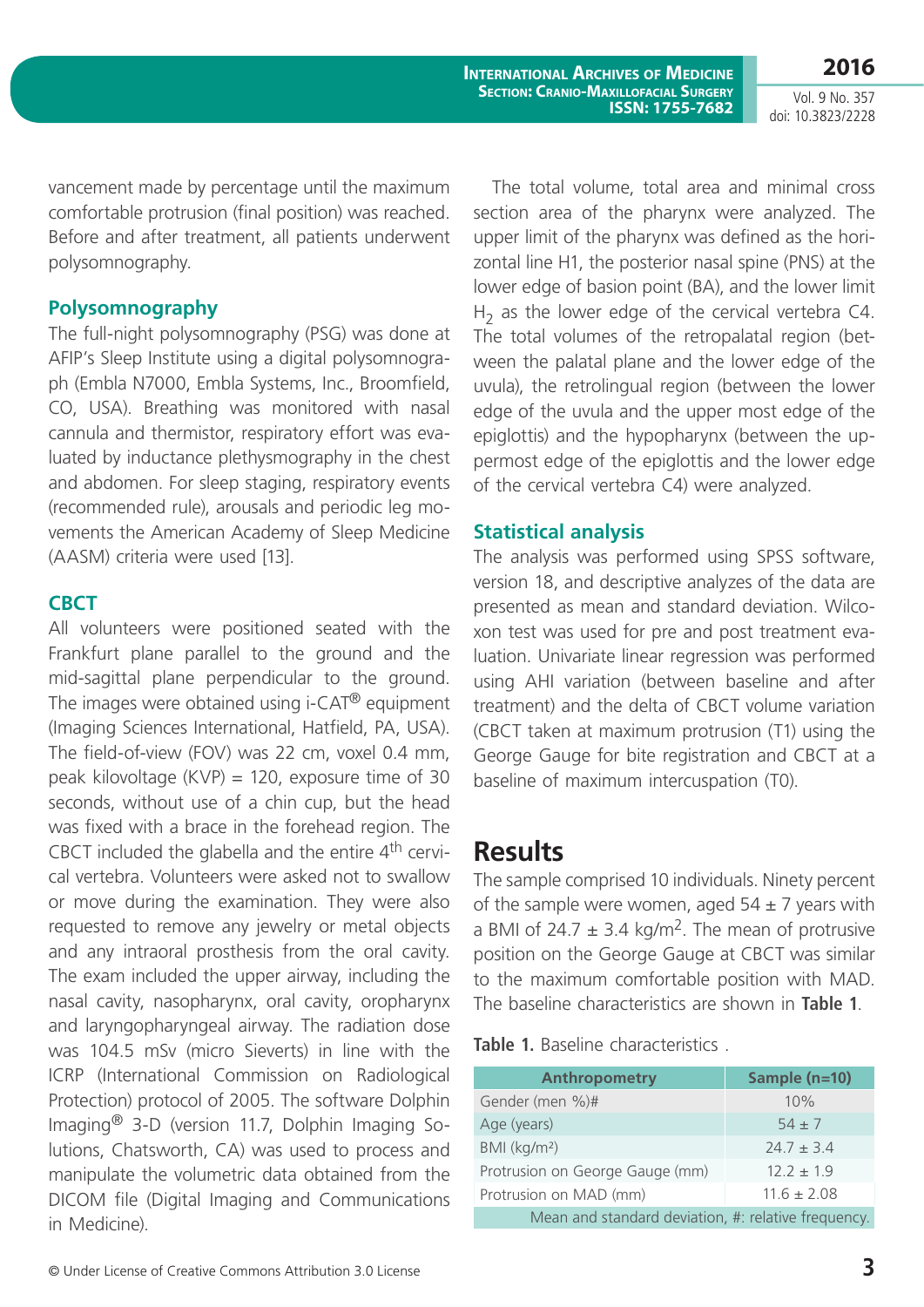**2016** Vol. 9 No. 357 doi: 10.3823/2228

Treatment with MAD changed AHI by  $9.3 \pm 6.4$ . Considering the strict success criteria of a 50% drop in AHI associated with an AHI  $\leq$  5, our sample showed an 80% success rate. **Table 2** shows polysomnography characteristics before and after treatment.

**Table 3** shows the baseline CBCT values and CBCT values on bite registration at maximum comfortable

| <b>Variables</b>                                       | <b>Before MAD</b> | <b>After MAD</b> | р    |  |
|--------------------------------------------------------|-------------------|------------------|------|--|
| Sleep latency                                          | $14.4 + 9.4$      | $16.3 + 16.0$    | 0.88 |  |
| <b>REM</b> latency                                     | $94.7 \pm 30.5$   | $77.3 \pm 33.6$  | 0.29 |  |
| Sleep Efficiency                                       | $82.31 \pm 4.98$  | $83.2 \pm 6.38$  | 0.65 |  |
| N <sub>1</sub>                                         | $9.6 \pm 5.7$     | $6.7 \pm 3.9$    | 0.20 |  |
| N <sub>2</sub>                                         | $42.3 + 8.4$      | $49.9 \pm 8.6$   | 0.07 |  |
| N <sub>3</sub>                                         | $77.8 + 8.3$      | $74.1 + 9.5$     | 0.17 |  |
| <b>REM</b>                                             | $70.3 + 3.9$      | $19.4 + 3.8$     | 0.51 |  |
| Arousal index                                          | $21.8 \pm 8.0$    | $11.1 \pm 3.4$   | 0.01 |  |
| AHI                                                    | $11.7 \pm 6.7$    | $7.4 + 3.1$      | 0.01 |  |
| Apnea index                                            | $4.4 \pm 4.4$     | $0.8 \pm 1.1$    | 0.02 |  |
| Hypopnea index                                         | $7.3 \pm 4.7$     | $1.6 + 2.6$      | 0.01 |  |
| Media saturation                                       | $95.2 \pm 1.8$    | $95.4 \pm 1.7$   | 0.61 |  |
| Lowest saturation                                      | $87.1 + 3.7$      | $89.9 + 3.0$     | 0.04 |  |
| Mean and standard deviation, Wilcoxon test, *: p<0.05. |                   |                  |      |  |

**Table 2.** Polysomnography characteristics.

**Table 3.** Tomographic characteristics.

| <b>Variables</b>                                       | <b>Baseline</b>  | <b>Bite</b><br>registration | р    |  |
|--------------------------------------------------------|------------------|-----------------------------|------|--|
| <b>Total Volume</b><br>$\rm (mm^3)$                    | $13692 \pm 4324$ | $14656 \pm 138$             | 0.65 |  |
| Retropalatal<br>volume ( $mm3$ )                       | $6240 \pm 2224$  | $7720 \pm 3516$             | 0.04 |  |
| Retrolingual<br>volume ( $mm3$ )                       | $3156 \pm 1171$  | $3361 \pm 1966$             | 0.58 |  |
| Hypopharynx<br>volume ( $mm3$ )                        | $3938 \pm 1646$  | $3399 \pm 2479$             | 0.39 |  |
| Minimal Cross<br>Section (mm <sup>2</sup> )            | $98 \pm 40$      | $94 \pm 68$                 | 0.29 |  |
| Retropalatal area<br>$\rm (mm^2)$                      | $272 \pm 74$     | $269 \pm 75$                | 0.96 |  |
| Retrolingual area<br>$\rm (mm^2)$                      | $152 \pm 51$     | $153 \pm 73$                | 0.96 |  |
| Hypopharynx<br>area ( $mm2$ )                          | $195 \pm 64$     | $152 \pm 87$                | 0.17 |  |
| Mean and standard deviation, Wilcoxon test, *: p<0.05. |                  |                             |      |  |

protrusion. Only retropalatal volume increased significantly between basal CBCT and bite registration at maximum comfortable protrusion.

There was no correlation between baseline AHI and baseline total CBCT volume ( $p = 0.68$ ), and there was no correlation between AHI after MAD and total CBCT volume with bite registration at maximum comfortable protrusion ( $p = 0.14$ ). However in the univariate linear regression, delta CBCT volume (CBCT volume with bite registration at maximum comfortable protrusion/CBCT volume at baseline at maximum intercuspation) was a predictor of changes in AHI (AHI baseline - AHI with MAD)  $p =$ 0.03, with  $R^2 = 0.46$ , Beta= 0.679, Durbin Watson  $= 1.709$ 

### **Discussion**

This is an important study because it is the first to our knowledge to investigate pharyngeal airway volume using CBCT with and without bite registration in maximum protrusion as a predictor of the success of MAD. In our study, individuals with a higher volume delta (T1-T0) showed a greater reduction in AHI.

Several studies have demonstrated increased pharyngeal volume as a result of therapies with MAD using volumetric imaging [3, 5, 6, 14-20], but few studies have used this change in the pharynx (MAD in situ and baseline) as a predictor of success, or compare these changes in MAD responders and non-responders.

In respect of these studies, there is controversy about volume predicting success. Although most studies have found a relation between changes in pharynx size after MAD and AHI changes Sam et al. (2006) found no significant correlation between changes in AHI and changes in upper airway variables using computed tomographic in 23 individuals. Sutherland et al. (2011) did not find any relation between changes in AHI and changes in airway volume or between respon-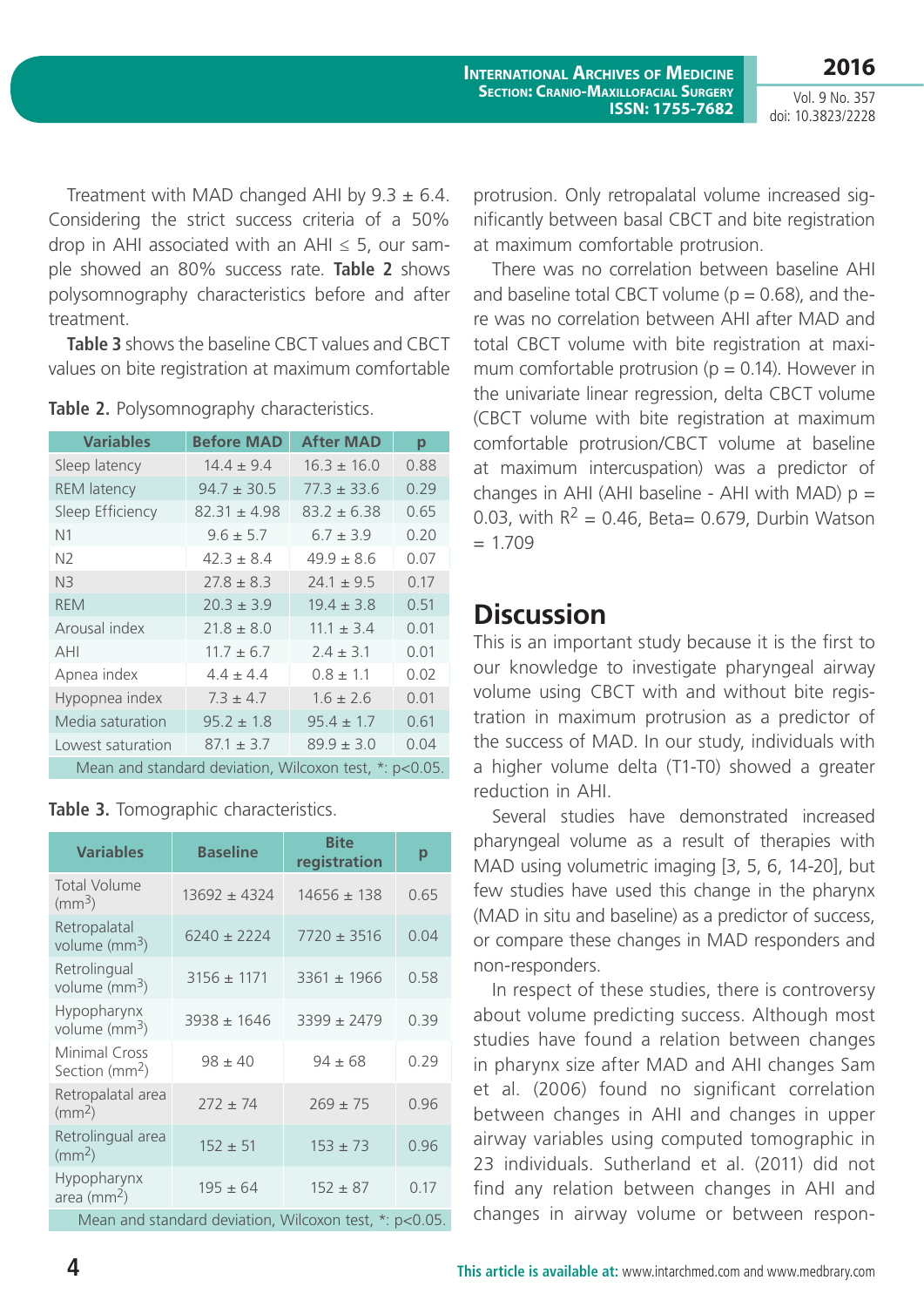Vol. 9 No. 357 doi: 10.3823/2228

**2016**

ders and non responders in 18 individuals who had undergone magnetic resonance imaging. However, Gao et al. (1999) found a positive association between changes in AHI and increased upper oropharynx area after MAD in eleven individuals using magnetic resonance imaging. Chan et al. (2010) showed increases in size in the upper airway after treatment with MAD only in responders (≥50% reduction in AHI) in 69 individuals using magnetic resonance imaging. Ogawa et al. (2015) found responders (≥50% reduction in AHI) decreased in relation to tongue length with MAD using magnetic resonance imaging in 68 individuals. Lee et al. (2010) showed retropalatal space increased in the responders, in 76 individuals using lateral cephalometry.

Our study used CBCT with a bite registration at maximum comfortable protrusion to try to simulate a MAD produced protrusion. It is interesting for clinical practice because it can help in the decision to use MAD treatment or not, and save time and reduce by not carrying out ineffective MAD treatment. In our study, there was a correlation between an increase in CBCT volume of the upper airway with bite registration and a drop in AHI.

# **Conclusion**

The delta of the variation in the volume of the upper airway measured using CBCT between baseline at maximum intercuspation and at maximum comfortable protrusion, using a George Gauge to simulate the effect of MAD treatment, was a predictor for a greater decrease in apnea/hypopnea index.

### **Limitations**

Ours work have some limitations as the number of cases was small and they were milder cases.

### **Acknowledgments**

Associação de Fundo à Pesquisa, FAPESP and CAPES

### **Funding**

Associação de Fundo à Pesquisa, FAPESP, CAPES

### **Competing and conflicting interests**

We do not have any conflicts of interest

### **References**

- **1.** AASM. The International Classification of Sleep Disorders: diagnostic and coding manual. Westchester: American Academy of Sleep Medicine; 2005.
- **2.** Sutherland K, Lee RW, Cistulli PA. Obesity and craniofacial structure as risk factors for obstructive sleep apnoea: impact of ethnicity. Respirology. 2012; 17(2):213-22.
- **3.** Kyung SH, Park YC, Pae EK. Obstructive sleep apnea patients with the oral appliance experience pharyngeal size and shape changes in three dimensions. Angle Orthod. 2005; 75(1):15-22.
- **4.** Lee CH, Kim JW, Lee HJ, Seo BS, Yun PY, Kim DY, et al. Determinants of treatment outcome after use of the mandibular advancement device in patients with obstructive sleep apnea. Arch Otolaryngol Head Neck Surg. 2010; 136(7):677-81.
- **5.** Kaur A, Chand P, Singh RD, Siddhartha R, Tripathi A, Tripathi S, et al. Computed tomographic evaluation of the effects of mandibular advancement devices on pharyngeal dimension changes in patients with obstructive sleep apnea. Int J Prosthodont. 2012; 25(5):497-505.
- **6.** Chan AS, Sutherland K, Schwab RJ, Zeng B, Petocz P, Lee RW, et al. The effect of mandibular advancement on upper airway structure in obstructive sleep apnoea. Thorax. 2010; 65(8):726- 32.
- **7.** Kushida CA, Morgenthaler TI, Littner MR, Alessi CA, Bailey D, Coleman J, et al. Practice parameters for the treatment of snoring and Obstructive Sleep Apnea with oral appliances: an update for 2005. Sleep. 2006; 29(2):240-3.
- **8.** Dieltjens M, Vanderveken OM, Hamans E, Verbraecken JA, Wouters K, Willemen M, et al. Treatment of obstructive sleep apnea using a custom-made titratable duobloc oral appliance: a prospective clinical study. Sleep Breath. 2013; 17(2):565-72.
- **9.** Raunio A, Mattila P, Huuskonen U, Oikarinen K, Sándor GK. The influence of a mandibular advancement plate on polysomnography in different grades of obstructive sleep apnea. J Oral Maxillofac Res. 2015; 6(1):e4.
- **10.** Pliska BT, Almeida F. Effectiveness and outcome of oral appliance therapy. Dent Clin North Am. 2012; 56(2):433-44.
- **11.** Cuccia AM, Caradonna C. Mandibular advancement devices: indications and predictors of treatment outcome. A review. Minerva Stomatol. 2007; 56(9):427-43.